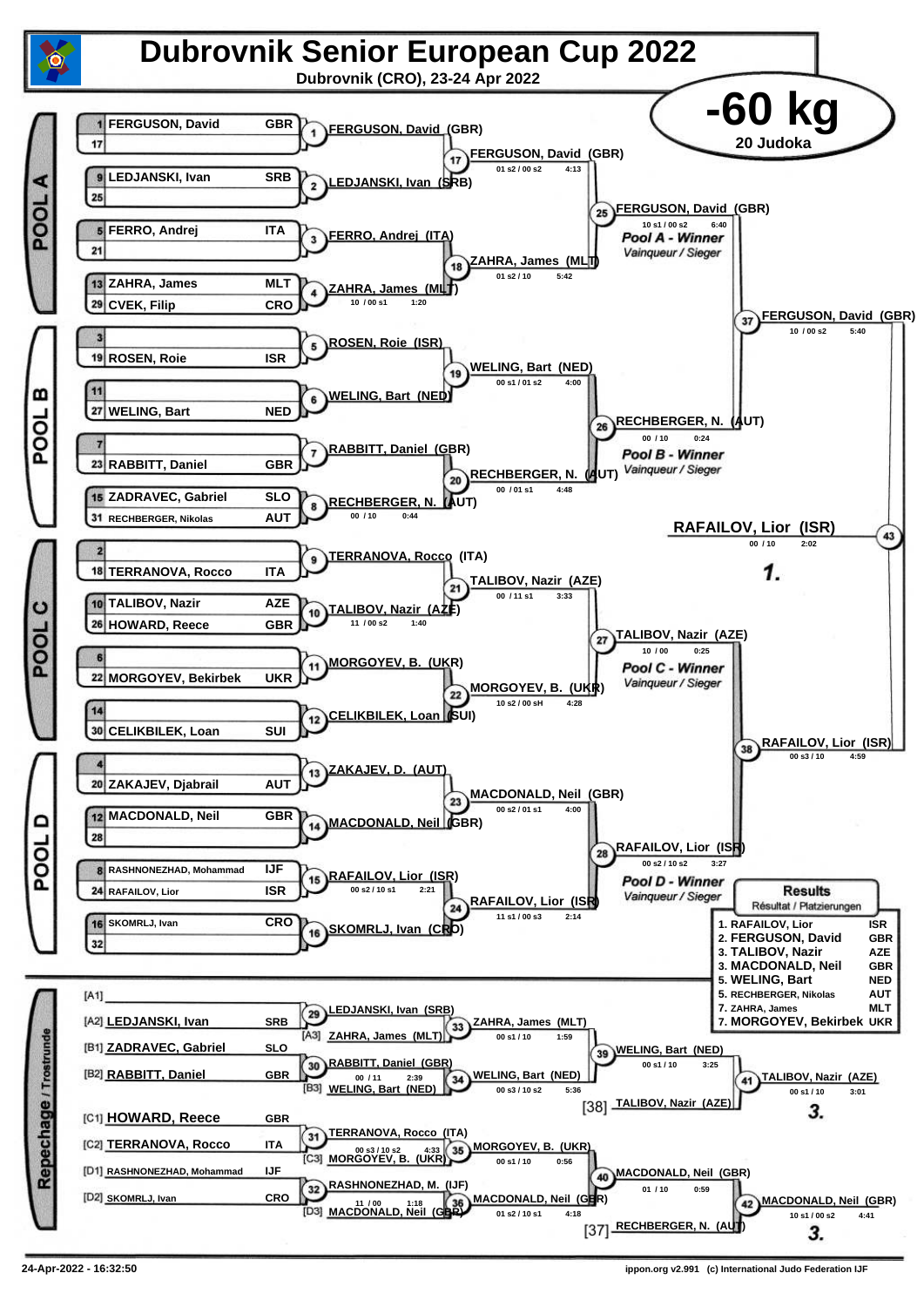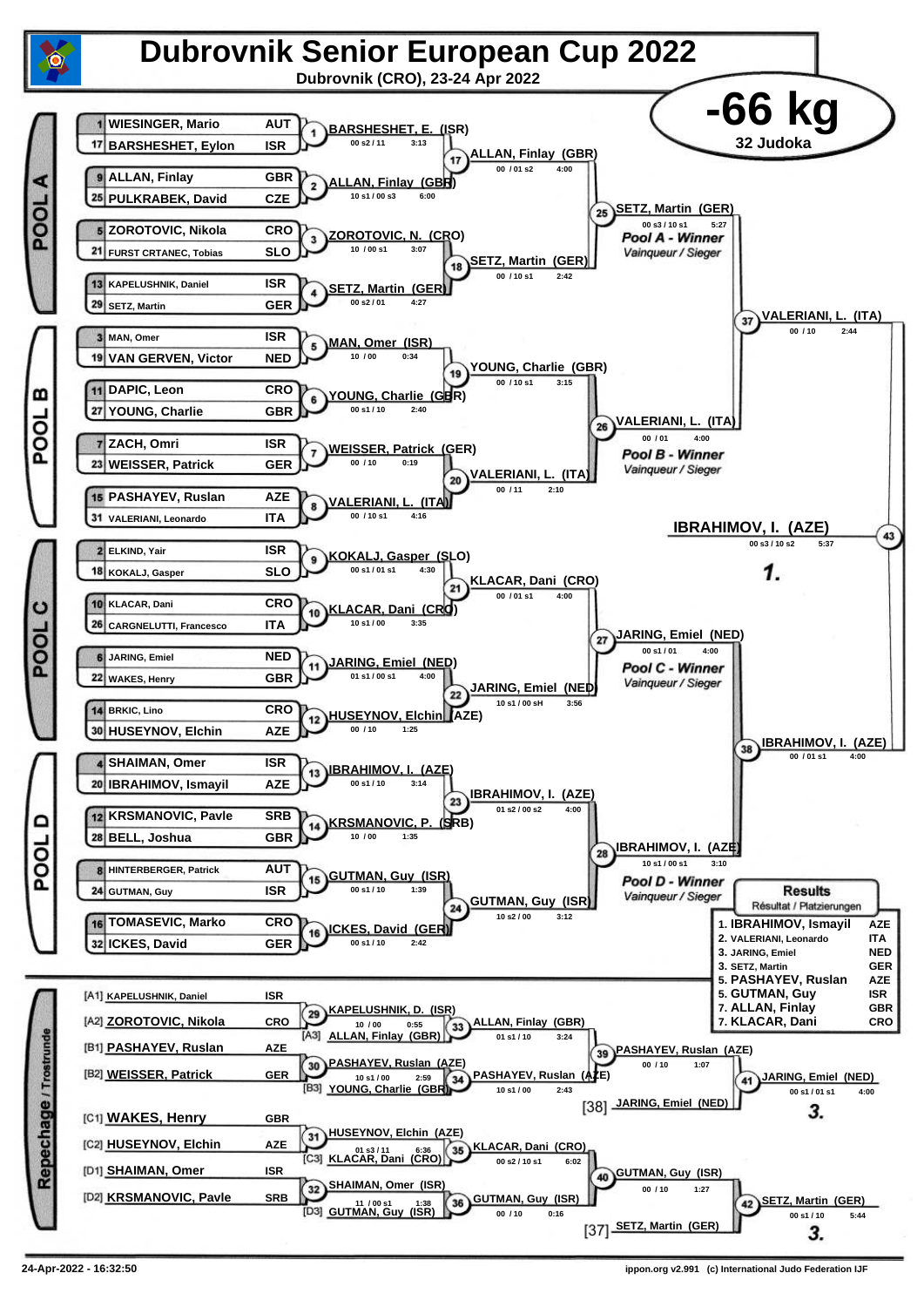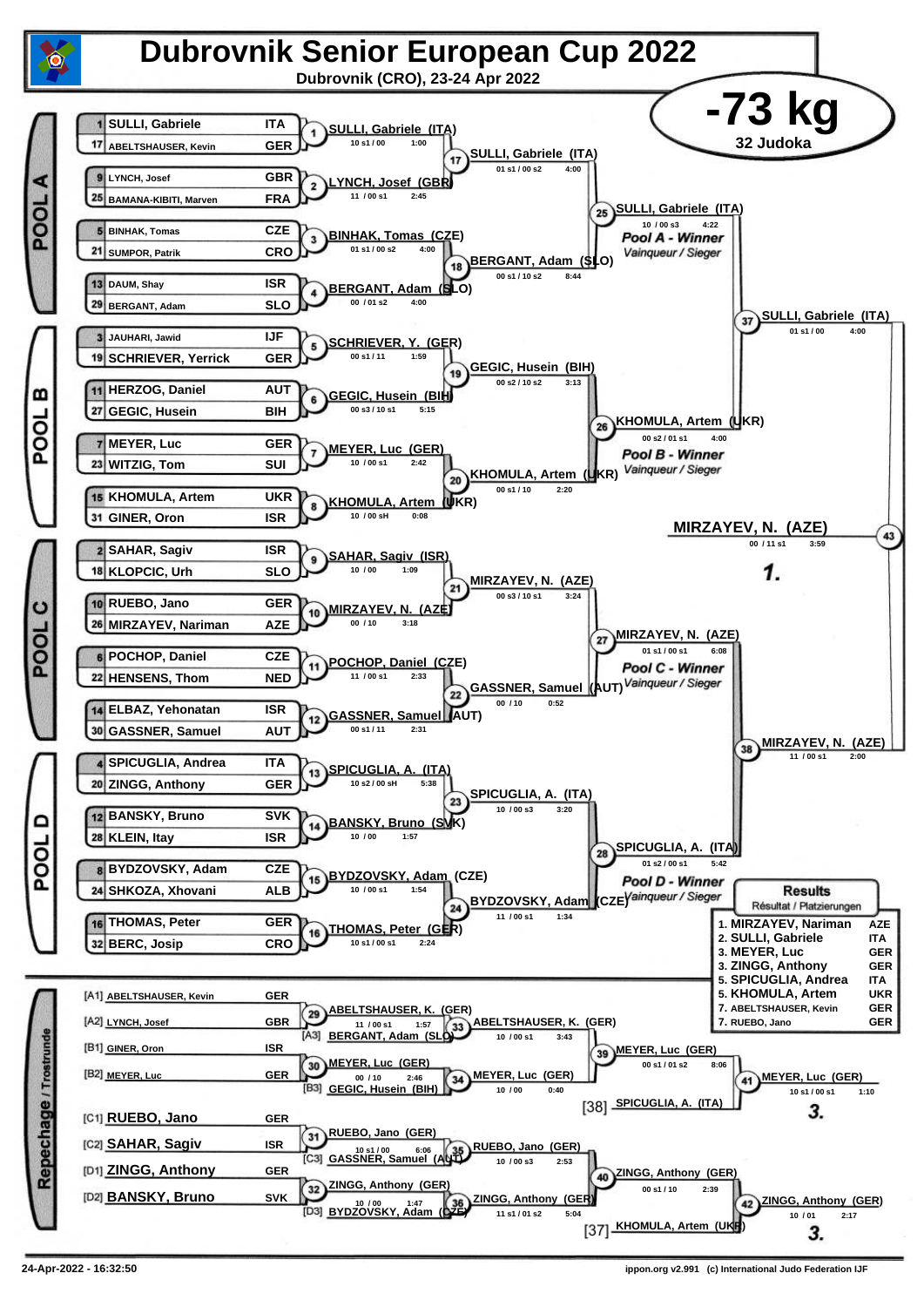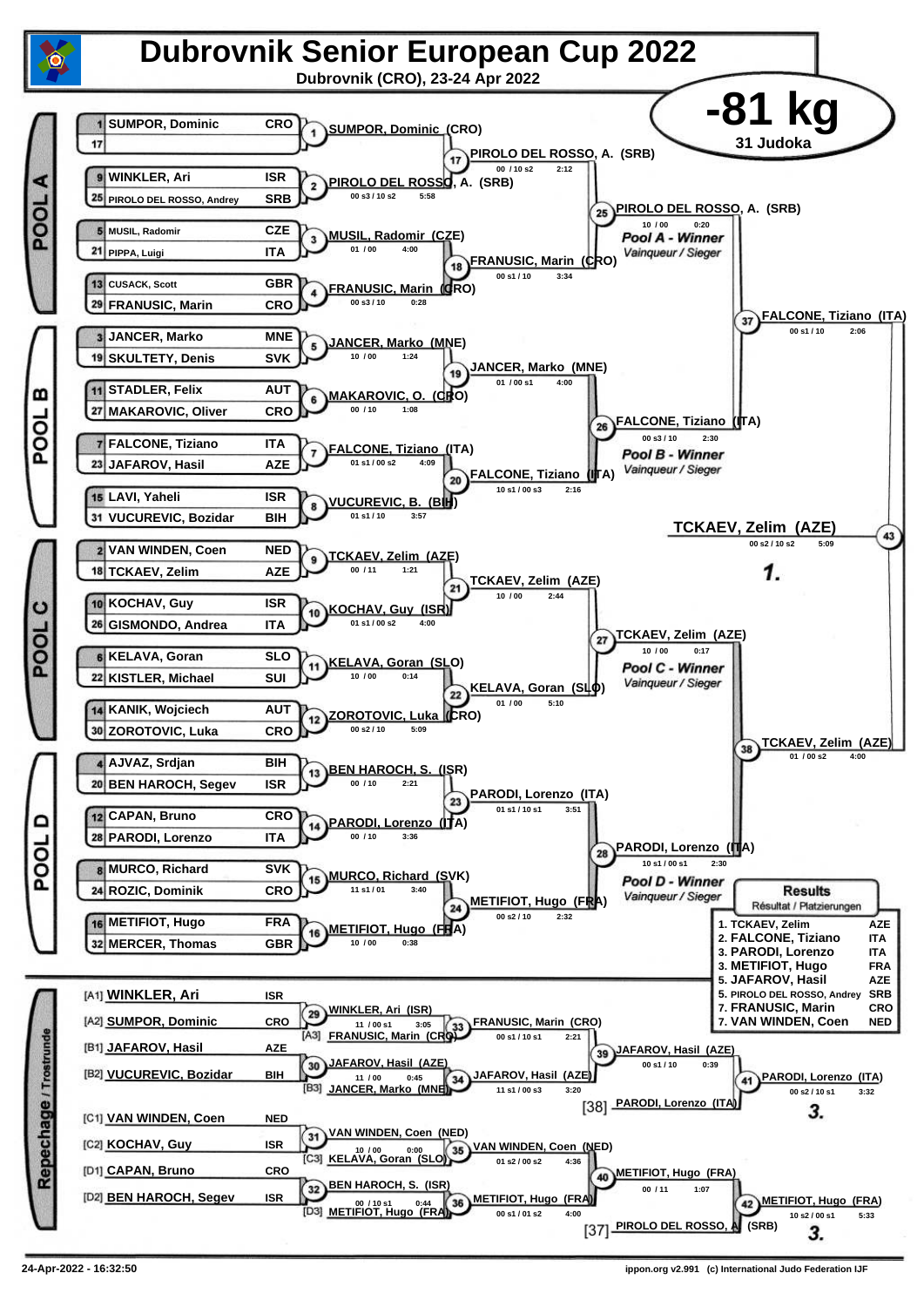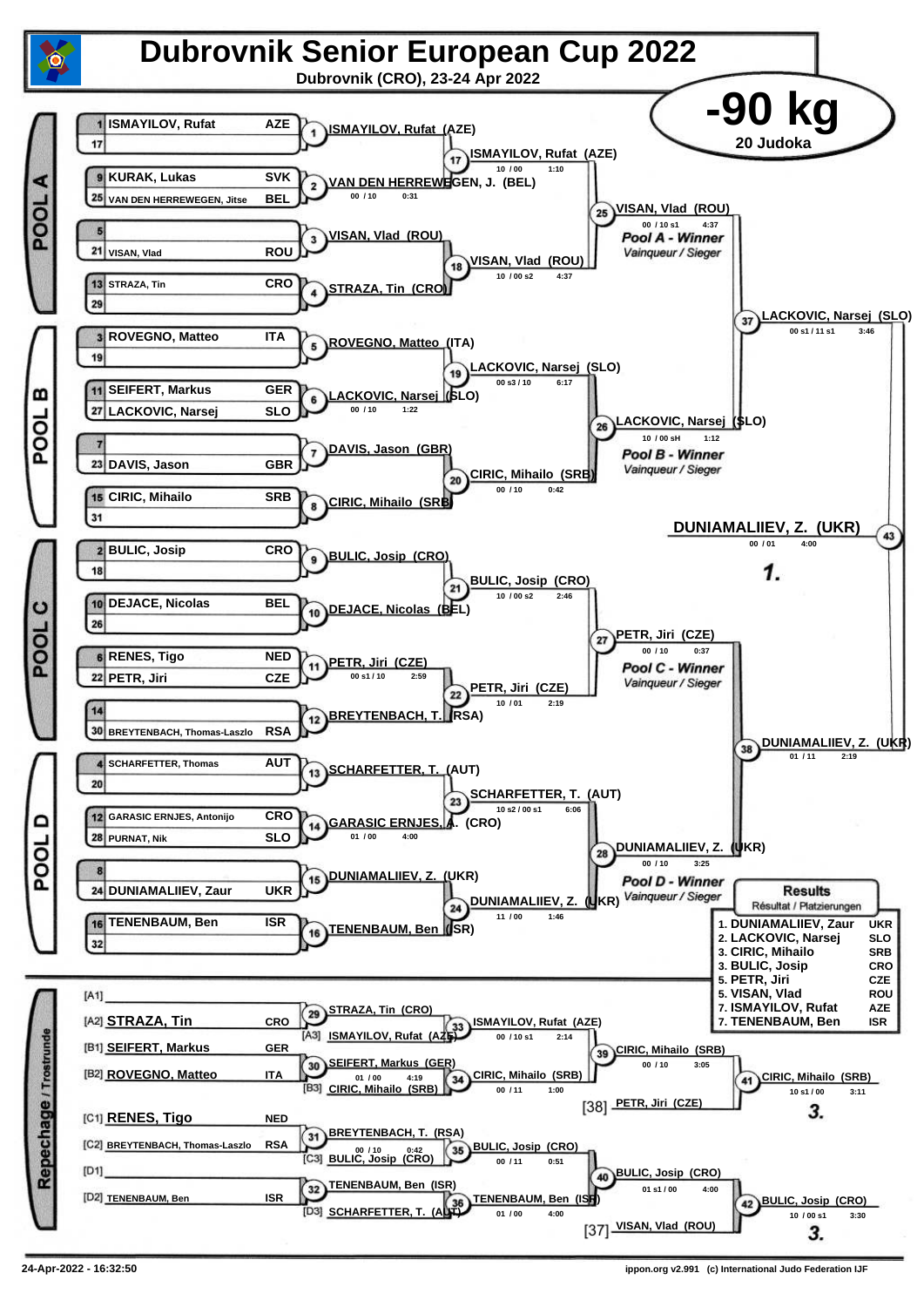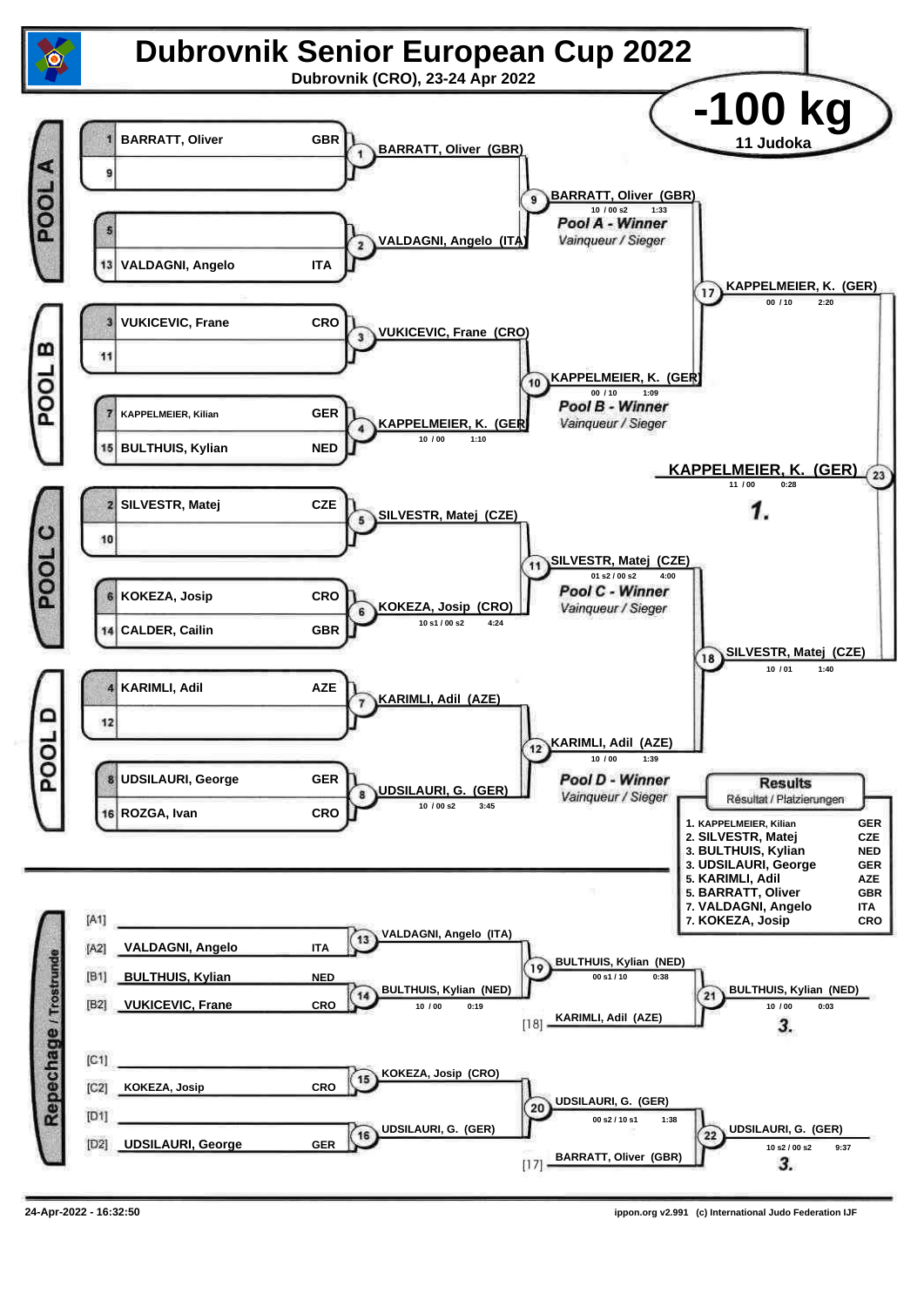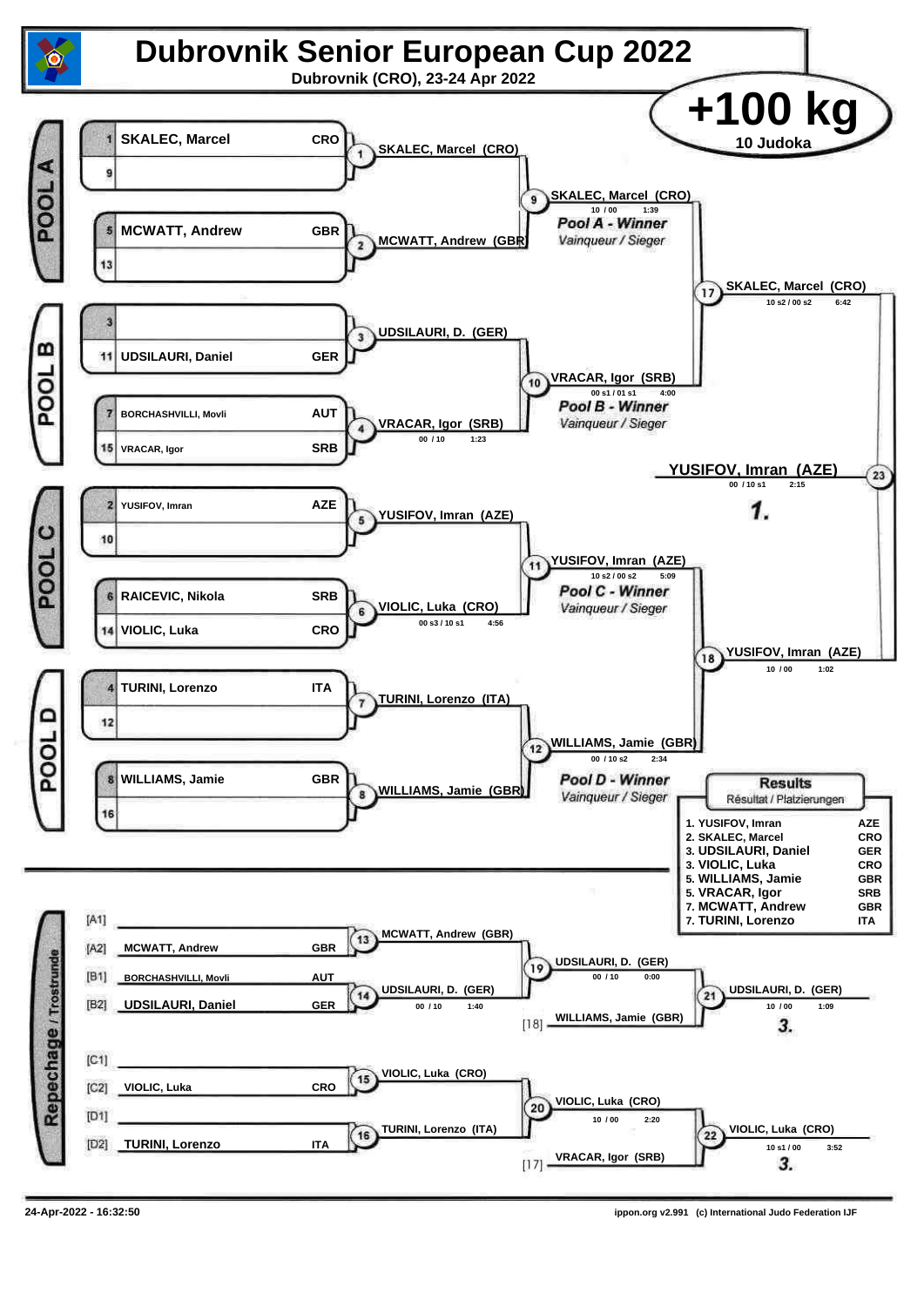![](_page_7_Figure_0.jpeg)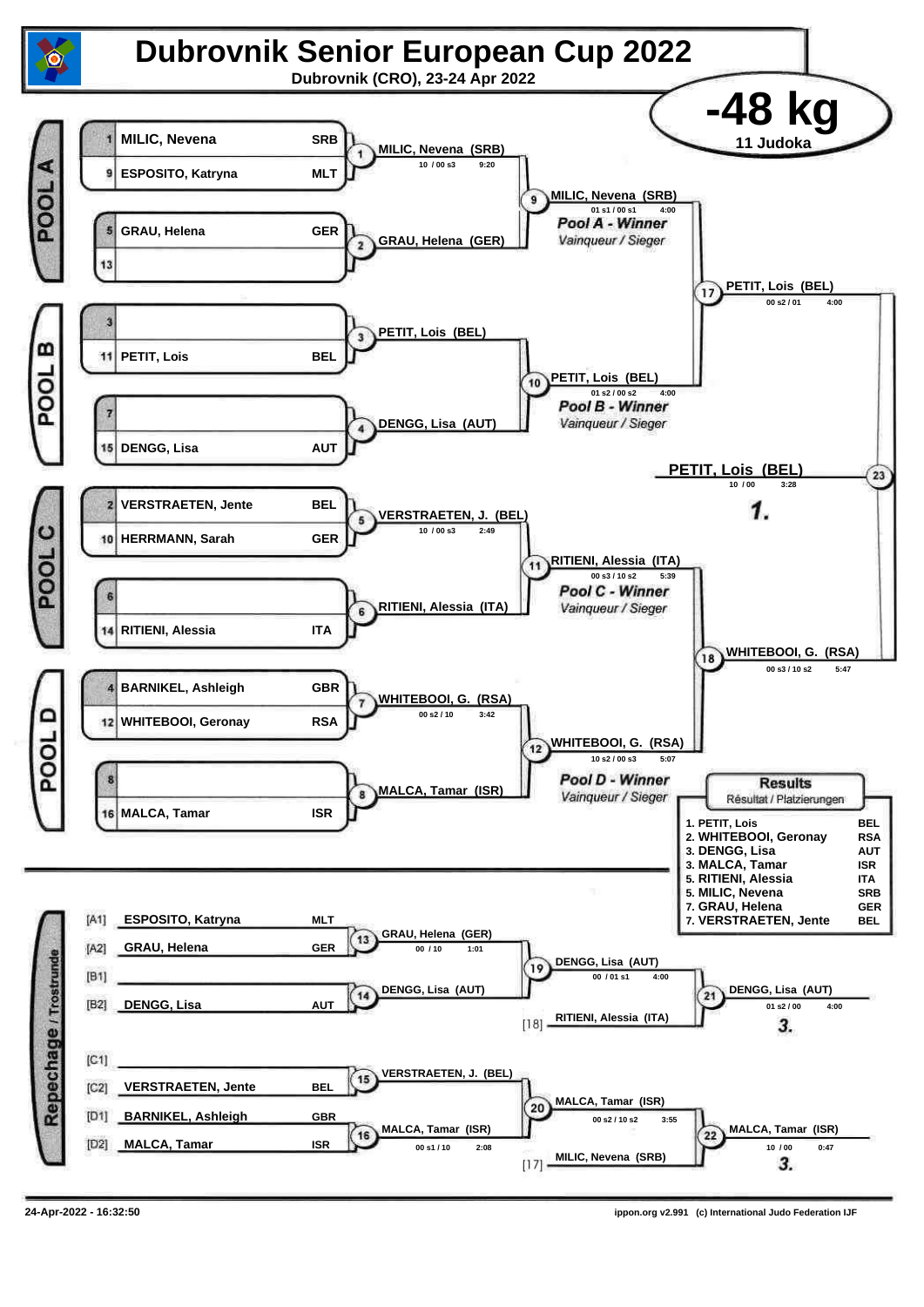![](_page_8_Figure_0.jpeg)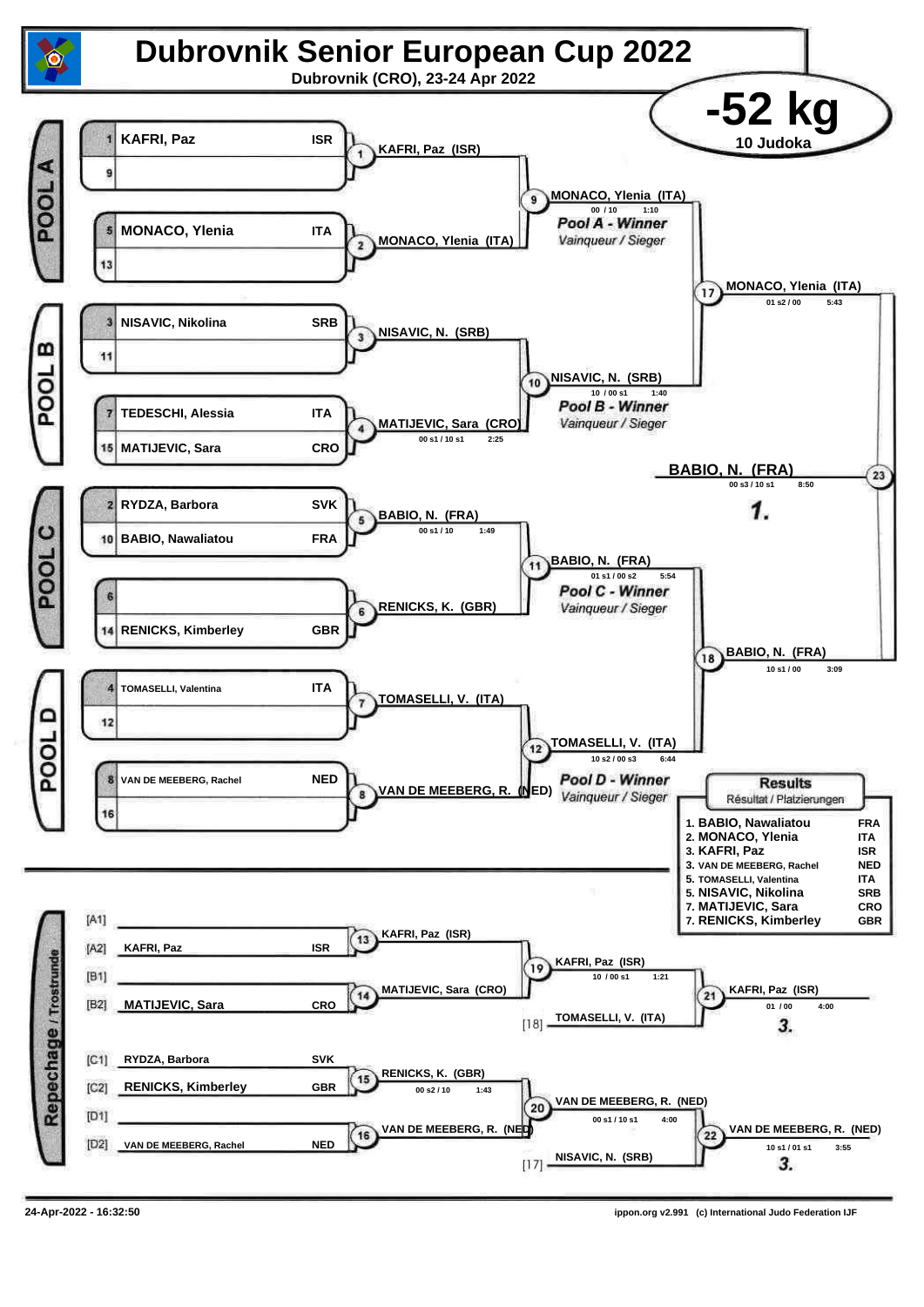![](_page_9_Figure_0.jpeg)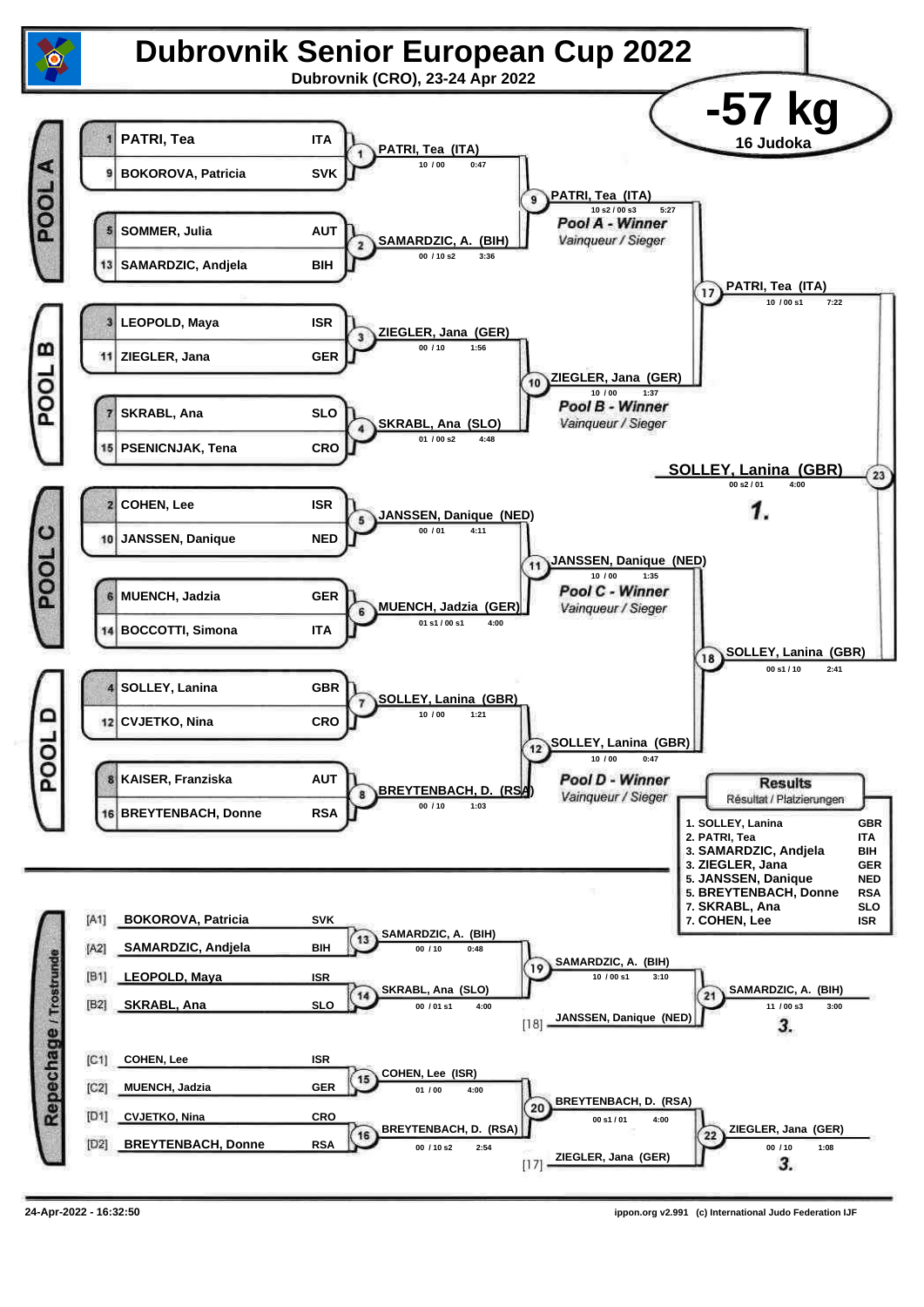![](_page_10_Figure_0.jpeg)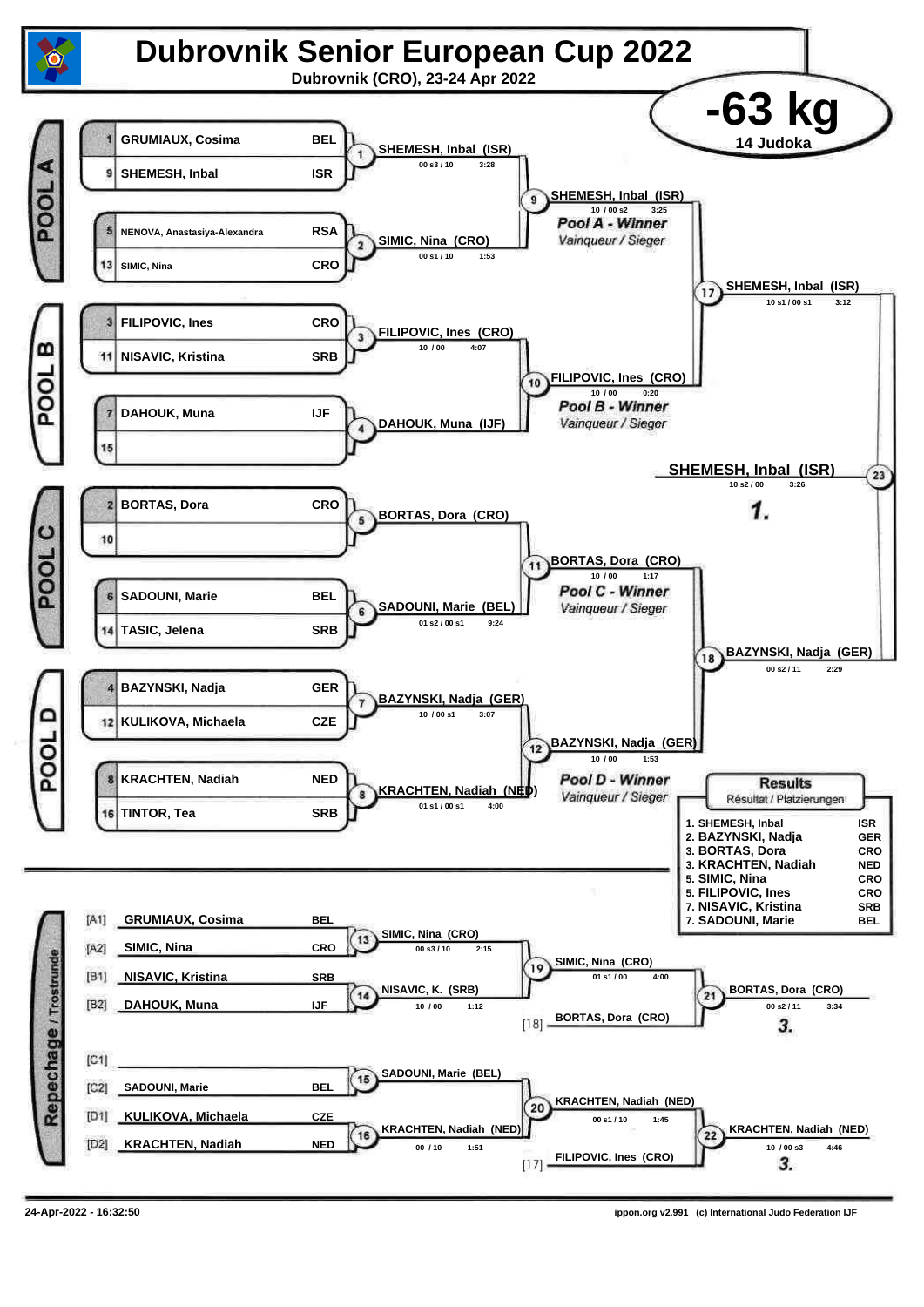![](_page_11_Figure_0.jpeg)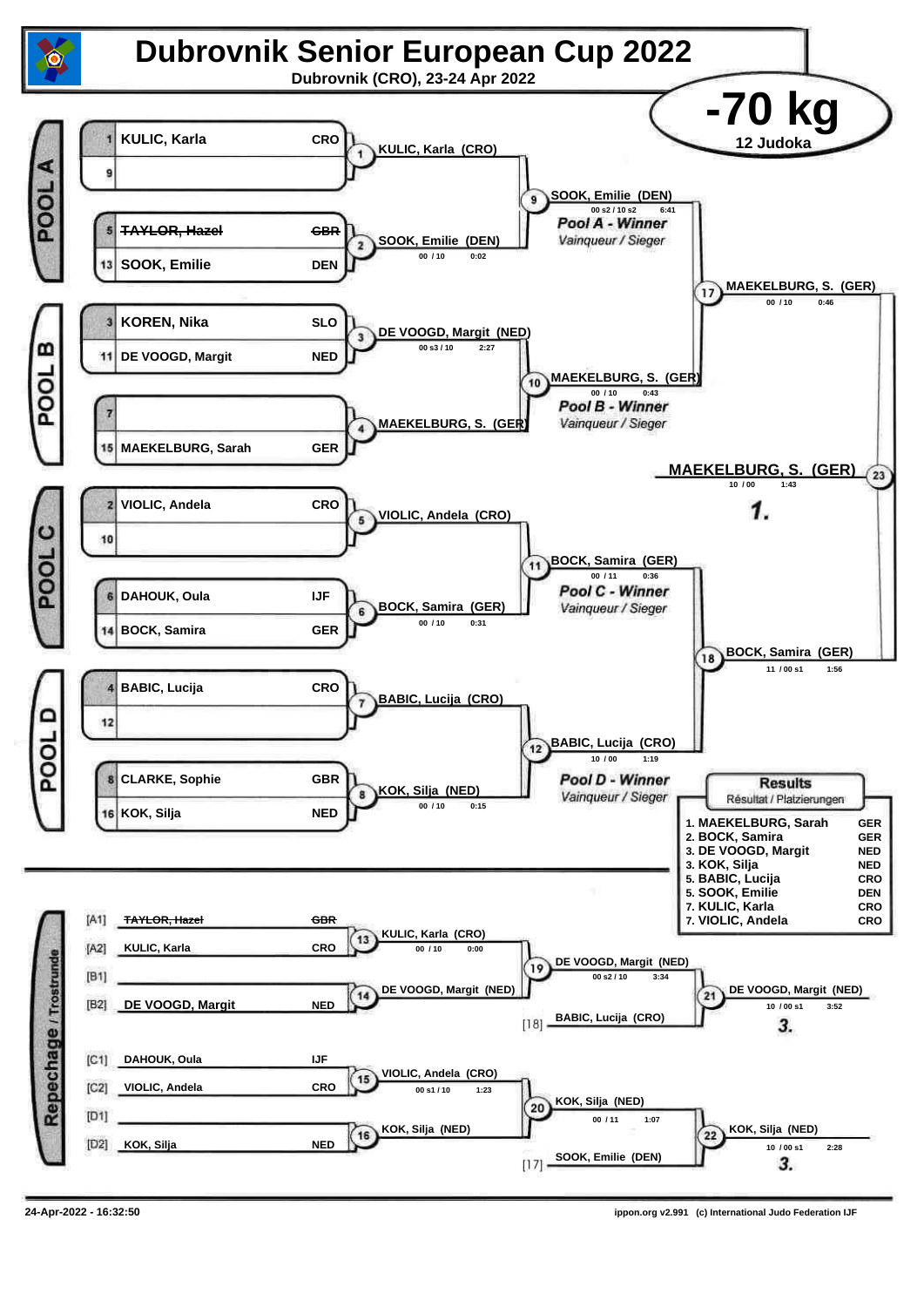![](_page_12_Figure_0.jpeg)